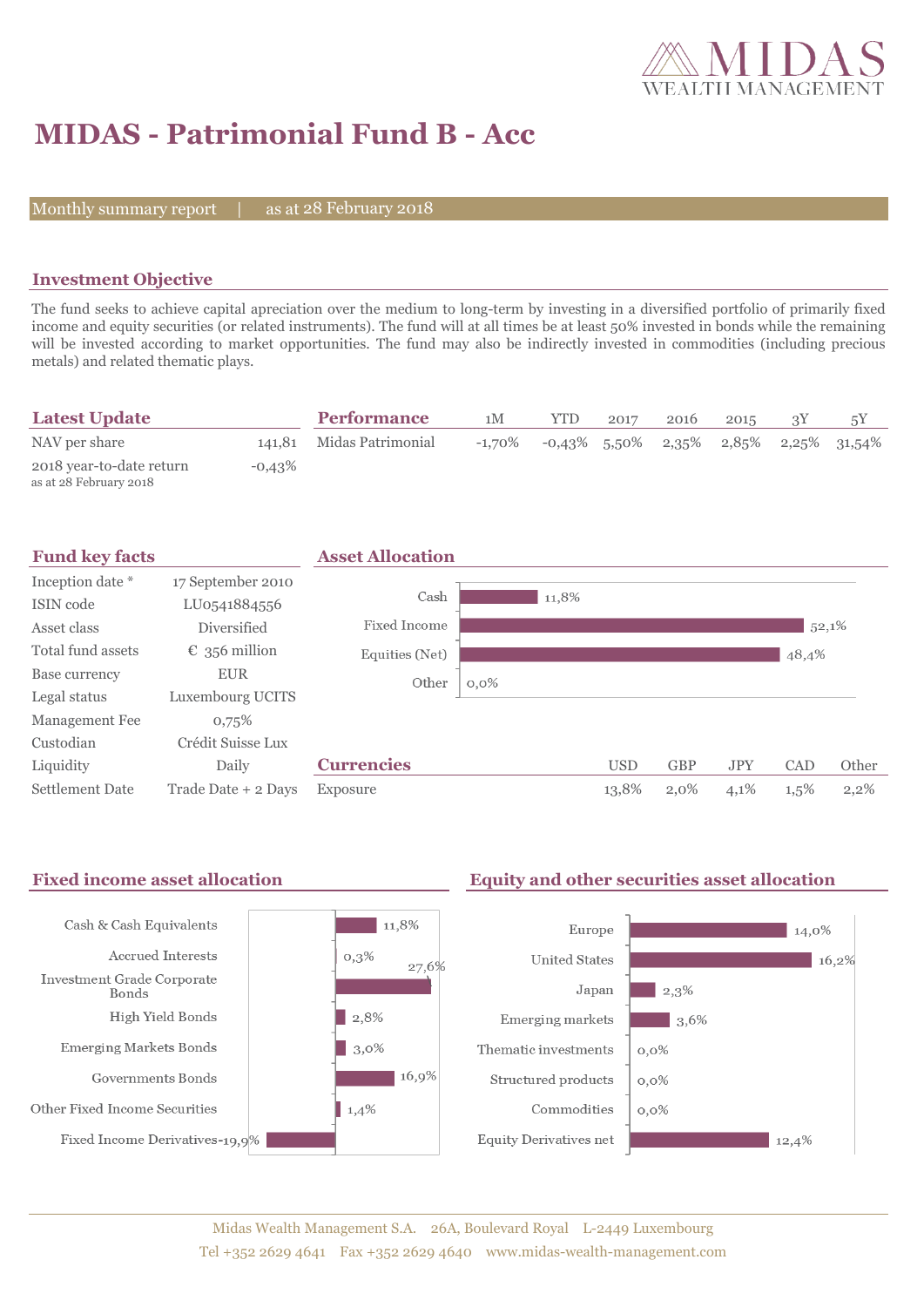

# **MIDAS - Patrimonial Fund B - Acc**

Monthly summary report | as at 28 February 2018

| Top 10 fixed income holdings           | <b>YTM</b> | Rating     | Weight  | <b>Fixed income rating breakdown</b> |
|----------------------------------------|------------|------------|---------|--------------------------------------|
| DEUTSCHLAND REP : DBR 0 1/2 08/15/27   | 0,6%       | AAA        | $5,3\%$ |                                      |
| BTPS: BTPS 0.35 11/01/21               | 0,4%       | <b>BBB</b> | 3,6%    | AAA<br>11,1%                         |
| FRANCE O.A.T.: FRTR 0 1/2 05/25/25     | $0,5\%$    | AA         | 3,1%    | AA<br>6,5%                           |
| HELLENIC T-BILL: GTB 0 04/10/18        | 1,1%       | B          | 2,2%    | 7,0%<br>A                            |
| BOLLORE SA: BOLFP 2 01/25/22           | $1,2\%$    | <b>NR</b>  | $1,7\%$ | <b>BBB</b><br>34,7%                  |
| CELLNEX TELECOM : CLNXSM 27/8 04/1     | 2,4%       | $BB+$      | 1,7%    | BB<br>7,2%                           |
| GAZPROMBANK: GPBRU 3.984 10/30/18      | 0,8%       | $BB+$      | 1,7%    | B<br>7,5%                            |
| BANQ FED CRD MUT : BFCM $11/4$ 05/26/2 | $1,2\%$    | A          | 1,7%    | <b>CCC</b><br>$0.0\%$                |
| ILIAD : ILDFP 1 1/2 10/14/24           | $1,5\%$    | <b>NR</b>  | $1,7\%$ |                                      |
| AB INBEV SA/NV : ABIBB 1.15 01/22/27   | $1,3\%$    | $A-$       | 1,7%    | NR.<br>26,1%                         |

| Top 10 equity holdings         | Sector                     | Weight  | <b>Equity sector breakdown</b>                     |        |
|--------------------------------|----------------------------|---------|----------------------------------------------------|--------|
| AMAZON.COM INC                 | Consumer Discretionar 0,9% |         | <b>Consumer Discretionary</b>                      | 12,1%  |
| <b>JPMORGAN CHASE &amp; CO</b> | Financials                 | $0,9\%$ | Consumer Staples                                   | 11,0%  |
| <b>BANK OF AMERICA CORP</b>    | Financials                 | $0,9\%$ | Energy                                             | 1,5,4% |
| ALIBABA GROUP HOLDING-SP ADR   | Information Technolog 0,9% |         | Financials                                         | 19,9%  |
| <b>MICROSOFT CORP</b>          | Information Technolog 0,8% |         | Health Care                                        | 13,8%  |
| <b>BROADCOM LTD</b>            | Information Technolog 0,7% |         | <b>Information Technology</b>                      | 19,0%  |
| <b>ALPHABET INC-CLA</b>        | Information Technolog 0,7% |         | Industrials                                        | 8,7%   |
| AXA SA                         | Financials                 | 0,7%    | Materials                                          | 5,4%   |
| ABN AMRO GROUP NV-GDR W/I      | Financials                 | 0,7%    | Telecommunication $\blacksquare$ 1,5%<br>Utilities |        |
| ESTEE LAUDER COMPANIES-CL A    | <b>Consumer Staples</b>    | 0,7%    | $\blacksquare$ 1,1%<br>Real Estate<br>$\Box$ 2,0%  |        |
|                                |                            |         |                                                    |        |

### **Top 5 funds and other holdings**

| Nordea Stable Emerging Markets Equity Fund | 2,7% |
|--------------------------------------------|------|
| La Francaise Sub Debt                      | 2,5% |
| Amundi ETF TOPIX EUR Hedged                | 2,3% |
| <b>MM</b> Convertible Europe               | 1,4% |
|                                            |      |